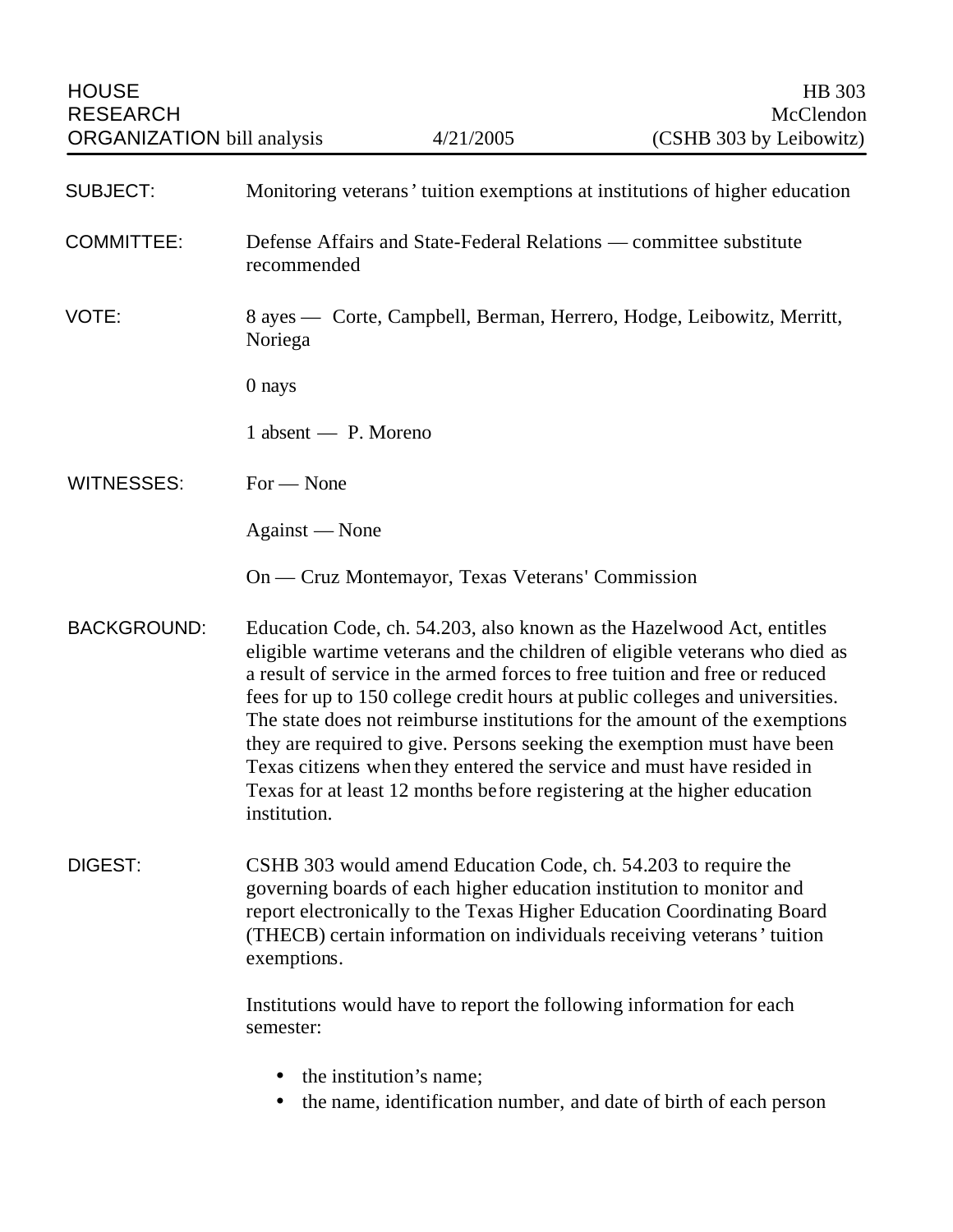## HB 303 House Research Organization page 2

attending the institution and receiving the tuition and fee waiver;

|                           | the number of credit hours each individual had received through an<br>exemption for each semester;<br>the total cumulative number of hours each individual had received<br>through an exemption; and<br>any other information required by THECB.                                                                                                                                                                                                                                                                                                                                                                                                                                                  |
|---------------------------|---------------------------------------------------------------------------------------------------------------------------------------------------------------------------------------------------------------------------------------------------------------------------------------------------------------------------------------------------------------------------------------------------------------------------------------------------------------------------------------------------------------------------------------------------------------------------------------------------------------------------------------------------------------------------------------------------|
|                           | Institutions would have to report each year by December 31 for the fall<br>semester, May 31 for the spring semester, and September 30 for the<br>summer session.                                                                                                                                                                                                                                                                                                                                                                                                                                                                                                                                  |
|                           | THECB would be required develop the electronic monitoring and<br>reporting system by October 1, 2005. THECB could adopt rules to provide<br>for the efficient and uniform application of this section.                                                                                                                                                                                                                                                                                                                                                                                                                                                                                            |
|                           | The bill would take immediate effect if finally passed by a two-thirds<br>record vote of the membership of each house. Otherwise, it would take<br>effect September 1, 2005.                                                                                                                                                                                                                                                                                                                                                                                                                                                                                                                      |
| <b>SUPPORTERS</b><br>SAY: | CSHB 303 would allow the state to create a system to track accurately the<br>use of Hazelwood benefits by veterans, as recommended by the Senate<br>Veteran Affairs and Military Installations Committee during the last<br>interim. Currently, each higher education institution independently<br>manages Hazelwood tuition exemptions because there is not a centralized<br>database to track veterans' eligibility and use of the benefit. Although<br>THECB collects the aggregate information from each institution, statistics<br>from THECB often conflict with numbers reported from individual<br>institutions, which can make it difficult to determine the true costs to the<br>state. |
|                           | The database would allow for better management of the benefits program                                                                                                                                                                                                                                                                                                                                                                                                                                                                                                                                                                                                                            |

and would reduce greatly the potential for fraud. Colleges currently have no way of ensuring against duplication of benefits and no way to track individual veterans that move from school to school. The benefits to the state of establishing such a data management system would more than justify the small expense involved in its operation.

The THECB, rather than the Veterans Commission, should be responsible for information on veterans' tuition exemption benefits because federal law stipulates that only an educational entity can gather private educational information.